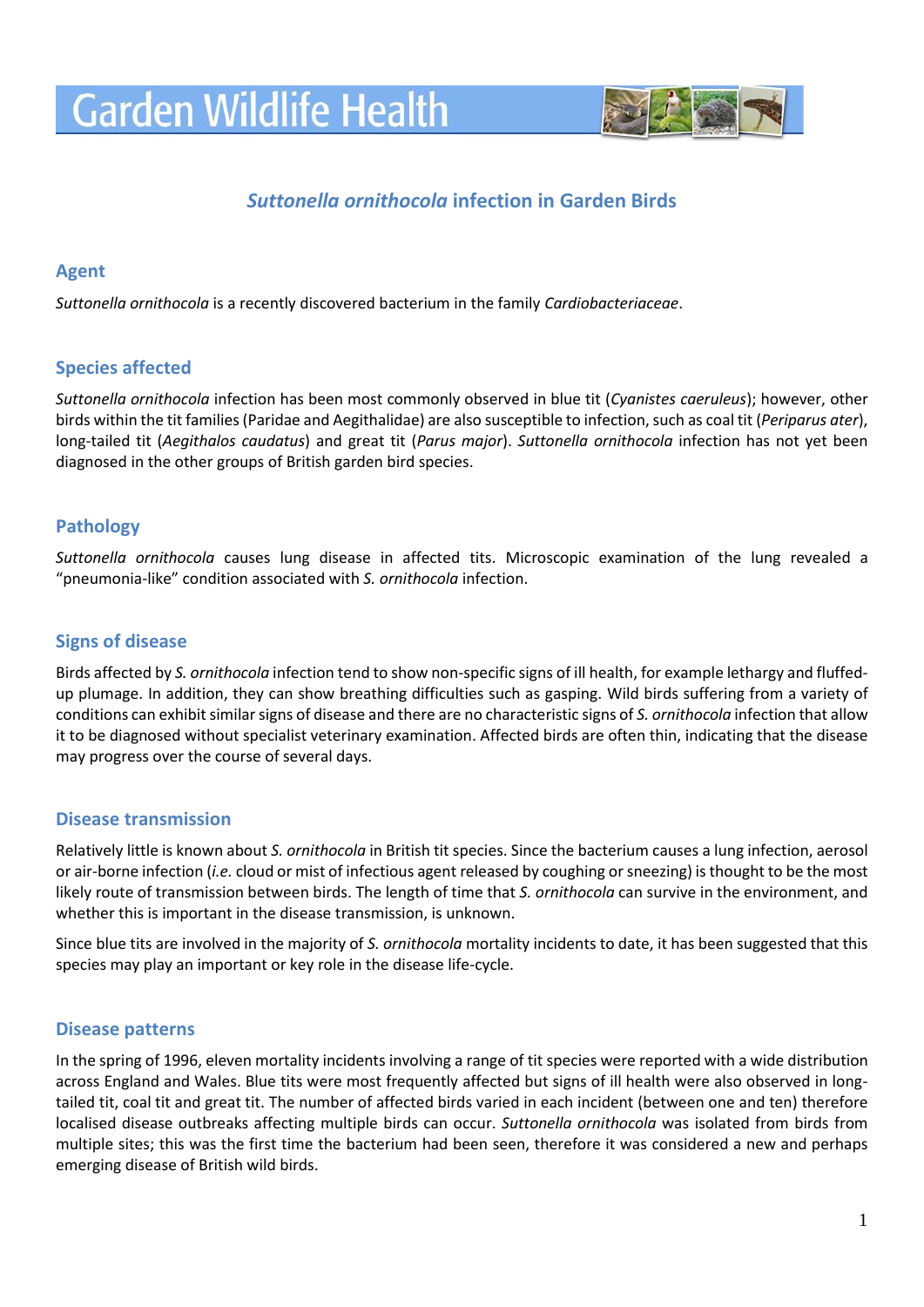Surveillance since 2005 has identified a small number of *S. ornithocola* infection incidents (ranging from none to two per year) which have occurred with a widespread distribution across Great Britain. Blue tits remain the species most commonly affected and outbreaks typically occur in spring. These findings suggest that *S. ornithocola* infection is wellestablished (*i.e.* endemic) in the British tit population.

*Suttonella ornithocola* infection was confirmed for the first time in South and Central Finland in spring 2017: three incidents involving blue tit and coal tit mortality were reported. The following year, in April 2018, *S. ornithocola*associated mortality of tits was described for the first time in Germany: four tit mortality incidents were investigated in southern North Rhine-Westphalia, again with blue tits, coal tits and great tits affected.

In March/April 2020, an epidemic primarily involving blue tits was reported in northwestern Germany: tests have confirmed *S. ornithocola* infection in a number of affected birds from multiple sites. Investigations are underway to further investigate this outbreak.

#### **Risk to human and domestic animal health**

Whilst *S. ornithocola* was first isolated in 1996, it was not fully identified as a novel bacterium until 2005; therefore, relatively little is known about the bacterium and the range of species which can be infected. Nevertheless there are no known reports of infection with this bacterium in humans or any mammal. To date, only birds within the tit family in Britain have been confirmed with the infection; the extent to which other bird species may be susceptible is unknown.

Garden birds in the UK may carry other infectious agents (for example *Campylobacter, [Chlamydia psittaci,](https://www.gardenwildlifehealth.org/portfolio/chlamydiosis-in-garden-birds/) [Escherichia](https://www.gardenwildlifehealth.org/portfolio/escherichia-albertii-infection-in-garden-birds/)  [albertii](https://www.gardenwildlifehealth.org/portfolio/escherichia-albertii-infection-in-garden-birds/) and [Salmonella](https://www.gardenwildlifehealth.org/portfolio/salmonellosis-in-garden-birds/)* bacteria) that can affect people and pets.

We recommend following sensible hygiene precautions as a routine measure when feeding garden birds and handling bird feeders and tables. Following these rules will help avoid the risk of any infection transmitting to people and help safeguard the birds in your garden against disease.

- Clean and disinfect feeders and feeding sites regularly. Suitable disinfectants that can be used include a weak solution of domestic bleach (5% sodium hypochlorite) and other specially-designed commercial products (See *Further information*). Always rinse thoroughly and air-dry feeders before re-use.
- Brushes and cleaning equipment for bird feeders, tables and baths should not be used for other purposes and should not be brought into the house, but be kept and used outside and away from food preparation areas.
- Wear rubber gloves when cleaning feeders and thoroughly wash hands and forearms afterwards with soap and water, especially before eating or drinking. Avoid handling sick or dead birds directly. For instance, use disposable gloves or pick the bird up through an inverted plastic bag.

#### **Diagnosis**

Diagnosis of *S. ornithocola* infection in garden birds relies on post-mortem examination. The signs of the disease at post mortem are subtle and non-specific therefore additional laboratory tests are used to confirm the diagnosis of the disease. The bacterium is fastidious (*i.e.* difficult to grow in the laboratory) and requires special culture conditions therefore a molecular test has been developed to assist with its detection

If you wish to report finding dead garden birds, or signs of disease in garden birds, please visit **[www.gardenwildlifehealth.org](http://www.gardenwildlifehealth.org/)**. Alternatively, if you have further queries or have no internet access, please call the **Garden Wildlife Health** vets on **0207 449 6685.**

#### **Control**

Whilst medicines are available which may help treat *S. ornithocola* infection in captive birds, effective and targeted dosing of free-living birds is not possible.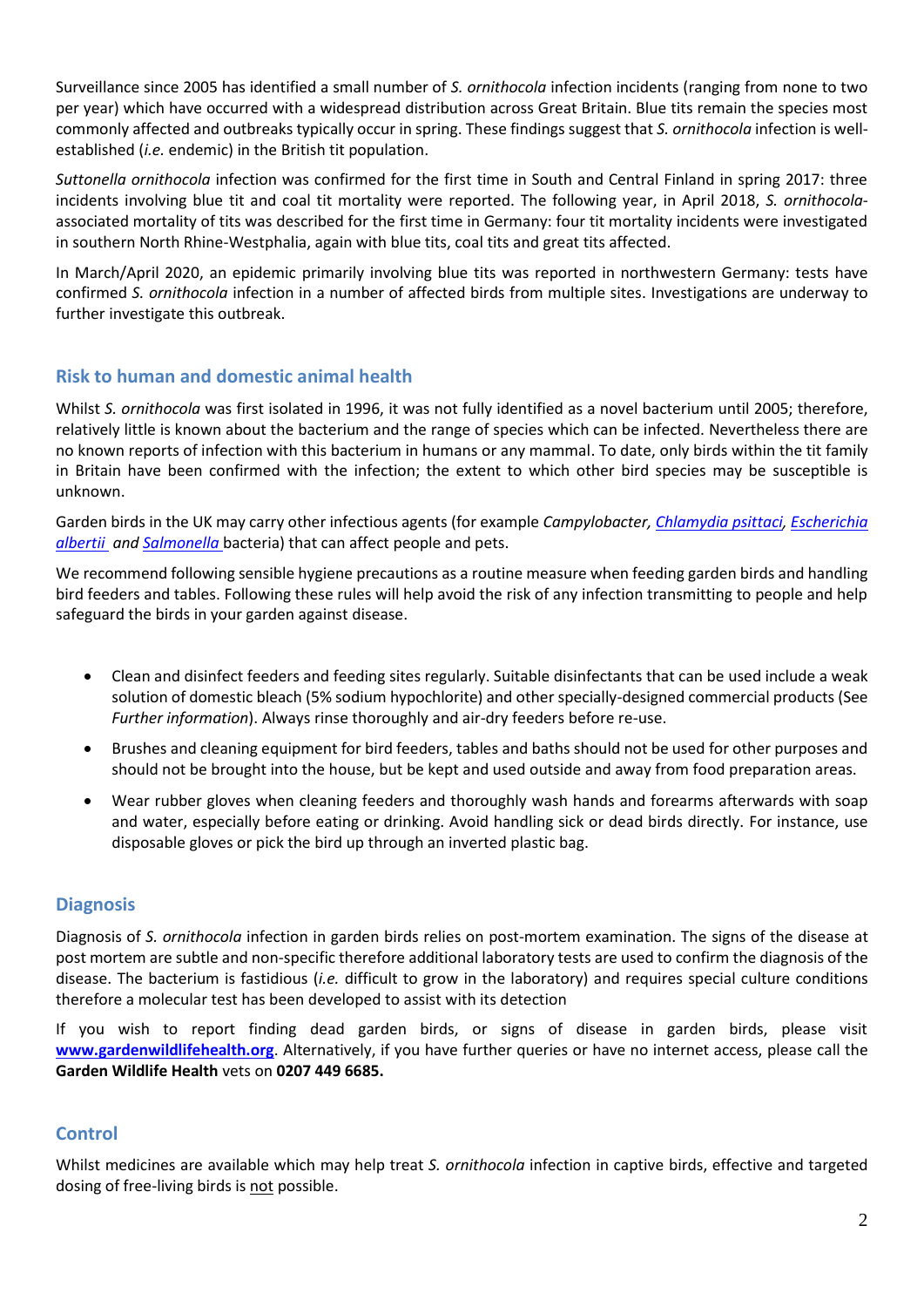Where a problem with *S. ornithocola* infection exists, general measures for control of disease in wild bird populations should be adopted:

- Ensure optimal hygiene at garden bird feeding stations, including disinfection (as described above).
- Ensure that water provided for garden birds is fresh and clean on a daily basis.
- Feeding stations (such as bird tables and hanging feeders) encourage birds to congregate, sometimes in large densities, thereby increasing the potential for disease to spread between individuals when outbreaks occur. **If many birds in your garden are affected, we recommend that you consider significantly reducing the amount you feed, or stop feeding for a period (2-4 weeks).** The reason for this is to encourage birds to disperse, thereby minimising the chances of new birds becoming infected at the feeding station. Gradually reintroduce feeding, whilst continuing to monitor for further signs of ill health (See *Further information*).

#### **Prevention**

Following best practice for feeding garden birds is recommended to help control and prevent transmission of disease at feeding stations all year round (See *Further information*):

- Routine good table hygiene. Clean away uneaten food and droppings before putting out fresh food and disinfect feeders/ feeding sites on a regular basis.
- Provision of clean and fresh drinking water on a daily basis.
- Provision of fresh food from accredited sources.
- Rotate positions of feeders in the garden to avoid build-up of contamination in any one area and pay particular attention to clearing food remains that fall on the ground.

#### **Further information**

Best feeding practices should be followed at all times to help ensure that the birds visiting your garden remain healthy. More information can be found on the Garden Wildlife Health website [www.gardenwildlifehealth.org.](http://www.gardenwildlifehealth.org/) The booklet "Feeding Garden Birds – Best Practice Guidelines" is also available from the GWH team by (email: [gwh@zsl.org,](mailto:gwh@zsl.org) telephone: 0207 449 6685).

#### **Scientific publications**

Foster, G., Malnick, H., Lawson, P.A., Kirkwood, J., MacGregor and S.K., Collins, M.D. (2005) *Suttonella ornithocola* sp. nov., from birds of the tit families, and emended description of the genus *Suttonella. International Journal of Systematic and Evolutionary Microbiology* **55**: 2269-2272[. doi: 10.1099/ijs.0.63681-0.](http://www.ncbi.nlm.nih.gov/pubmed/16280481)

Kirkwood, J.K., Macgregor, Malnick, H. and Foster, G. (2006) Unusual mortality incidents in tit species (family Paridae) associated with novel bacterium *Suttonella ornithocola*. *Veterinary Record* **158**: 203-205. [doi:10.1136/vr.158.6.203.](http://www.ncbi.nlm.nih.gov/pubmed/16474055)

Lawson, B., Malnick, H., Pennycott, T.W., Macgregor, S.K., John, S.K., Duncan, G., Hughes, L.A., Chantrey, J. and Cunningham, A.A. (2011) Acute necrotising pneumonitis associated with *Suttonella ornithocola* infection in tits (Paridae). *The Veterinary Journal* **188**: 96-100[. doi: 10.1016/tvji.2010.03.010.](http://www.ncbi.nlm.nih.gov/pubmed/20427213)

Peniche, G., Rodriguez-Ramos Fernandez, J., Durrant, C., John, S.K., Macgregor, S.K., Cunningham, A.A. (2017) Nested PCR for *Suttonella ornithocola* reveals widespread infection in British Paridae species. *European Journal of Wildlife Research* 63:5[0 doi:10.1007/s10344-017-1105-6](https://link.springer.com/article/10.1007/s10344-017-1105-6)

Finnish Food Safety Authority (EVIRA) (2017) *Suttonella ornithocola* infection associated with mortality in Finnish tits (Paridae). European Wildlife Disease Association Newsletter Summer 2017, [http://ewda.org/ewda-newsletter](http://ewda.org/ewda-newsletter-summer-2017/)[summer-2017/](http://ewda.org/ewda-newsletter-summer-2017/)